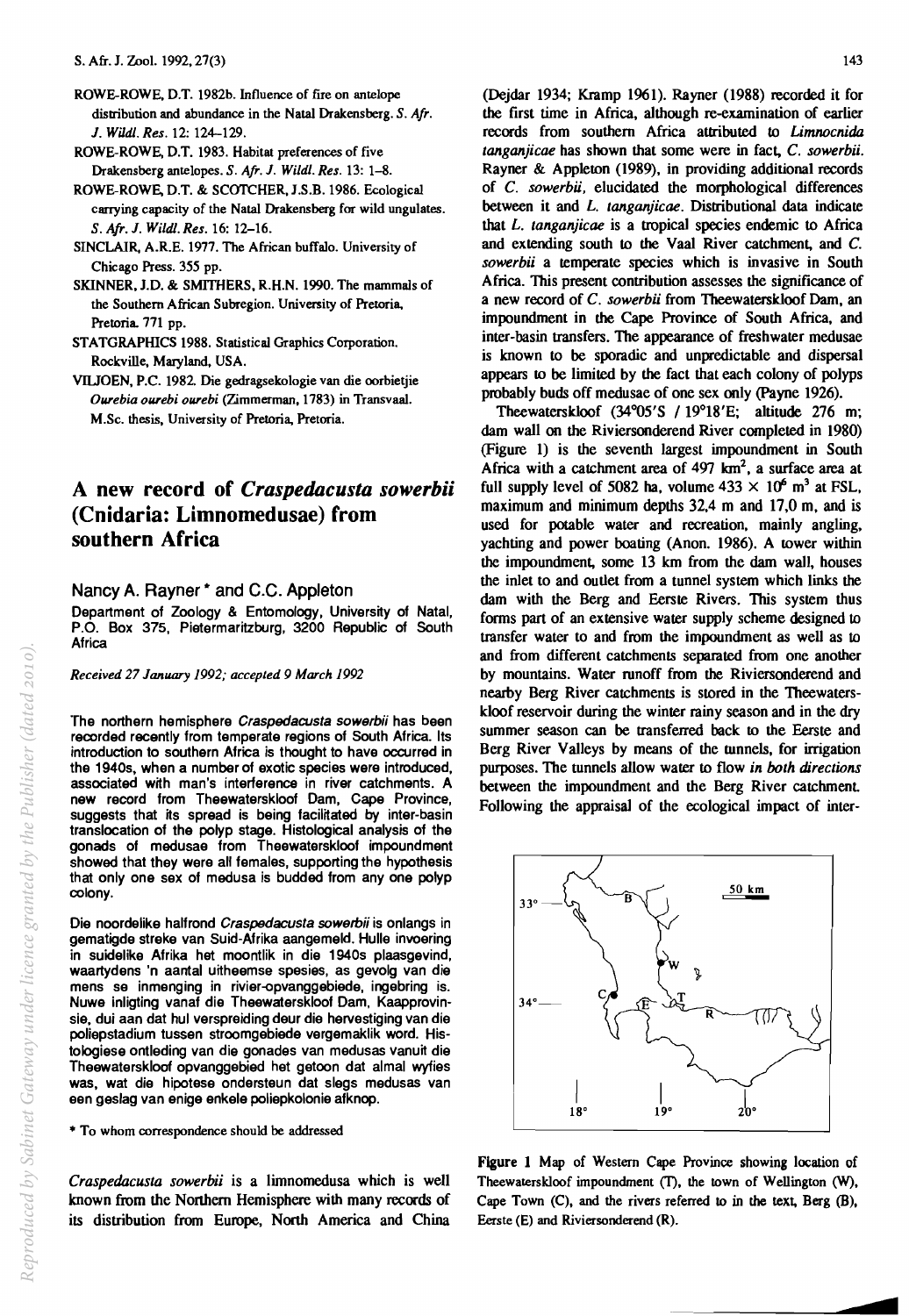basin transfers in southern Africa by Pettijean & Davies (1988). Rayner & Appleton (1989) identified the existing Riviersonderend-Berg River Project (an inter-basin transfer with donor rivers. the Riviersonderend. Berg and Eerste) as presenting a potential route for the further spread of C. *sowerbii.* 

Eighteen specimens of *Craspedacusla sowerbji* from a single collection in 1990 from Theewaterskloof impoundment, Cape Province, were supplied by Mr A.H. Coetzer (Department of Nature and Environmental Conservation, Cape Province). Following his notes, 'The medusae were plentiful on Lhe westem side of the Grabow-Villiersdorp Road bridge (34°01'S / 19° 1O'E), with a few medusae (loating 25-30 cm below the surface on the eastern side of the bridge. The water was shallow with a boat-launching jetty nearby'. Mr Coetzer further reported that during the same period, unidentified medusae were noted in the Driehoeks River, a tributary of the Olifants River which rises just North East of the Berg River headwaters. The range of bell diameter of the 18 medusae is illustrated in Figure 2 and details of gonads and developing ova in Figures 3 & 4. The location of the gonads emphasizes an important difference between C. *sowerbii* and *Limnocnida langanjicae.* The gonads of C. *sowerbij* are suspended from ectoderm below the four radial canals on the sub-umbrella surface (see Figure 3), whereas in *L. langanjicae* the gonads form a ring around the mouth (Rayner & Appleton 1989).

It is our contention that C. *sowerbii* originated in the Northern Hemisphere from where it has been introduced to South Africa and that its dispersal is being facilitated by human interference (aquatic sports, inter-basin transfers) with rivers and their catchments. The only other record of *Craspedacusta sowerbii* from the Cape Province was from the Wellington Road bridge. Berg River (33°35'S/1900I'E) (Figure I) collected in 1953 (Harrison & Elsworth 1958) and identified by Rayner & Appleton (1989). The occurrence of C. sowerbii in Theewaterskloof is not unexpected, as the impoundment is closely linked 10 the Berg River (Wellington) locality, where C. *sowerbij* was first collected



Figure 2 Bell diameter of 18 specimens of C. sowerbii collected in a single sampling from Theewaterskloof impoundment in 1990.



Figure 3 Transverse section Ihrough sub-umbrellar surface of C. sowerbii, showing ectodermal origin of ova on the gonad. Arrow indicates germinal epithclium. Bar =  $0,1$  mm.



Figure 4 Developing ova on external surface of gonad. Bar =  $25 \mu m$ .

in 1953 (Figure 1). In the *1930s* and 1940s, there seem to have been a number of introductions of alien aquatic species to South Africa, almost certainly including C. *sowerbii.*  Allowing for a lag period between introduction and first record, two exotic gastropods were probably introduced during this period, Lymnaea columella from Somerset West, Cape. in 1942 (Brown 1980) and *Physa acuta* from Pietermaritzburg, Natal in 1953 (K. N. de Kock, 1989, pers. comm.) as well as several species of 'sport' fish and the mallard duck (de Moor & Bruton 1988). With the constant demands for potable water and recreationaJ facilities for aquatic sports and fishing, man has created an ideal mechanism for the spread of aquatic invasives. *Craspedacusta sowerbii* can be readily transponed in its polyp stage, even in a desiccated form. Payne (1926) noted thai the hydroid gives rise to planula-like buds, which when detached, develop into new hydroids. The sporadic appearance of medusae may be related to the fact that hydroids do not always produce medusae. Payne (1926) considered the hydroid 10 be quite widely distributed and that it gave rise to medusae only under favourable conditions. Although medusae can be uansported by rivers or inter-basin tunnels, the medusae of